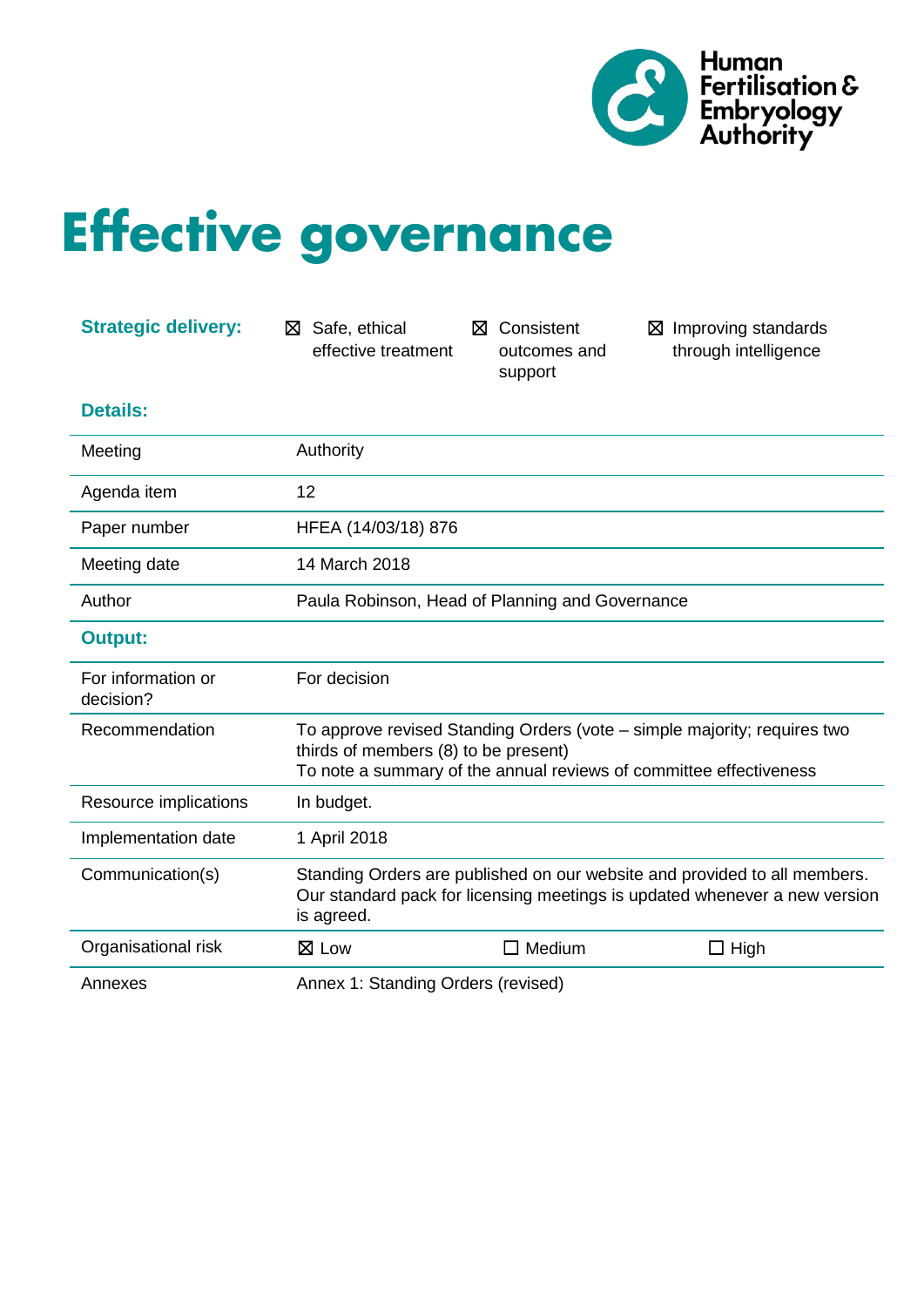#### **1. Introduction**

- **1.1.** As an effective and trusted regulator, the HFEA needs high quality decision making processes which are clear to clinics, patients and the wider public. To achieve that, we have a number of committees, with clear instructions from the Authority about how they should make decisions. The rules governing decision making are set out in our standing orders.
- **1.2.** The Authority is committed to an annual review of our governance arrangements, consisting of:
	- a self-review of each committee's effectiveness; and
	- a review of our standing orders.

#### **2. Standing orders**

- **2.1.** The current standing orders have been active since April 2016, with the only change in 2017 being the addition of mitochondrial donation treatment decisions to the terms of reference for Licence Committee and the Statutory Approvals Committee. This followed the introduction into law of the Human Fertilisation and Embryology (mitochondrial donation) regulations 2015.
- **2.2.** Proposed changes in the standing orders relate to:
	- Organisational changes since the last review (updated job titles and role changes reflected).
	- An added delegation to the Licensing Officer, so that we can implement the new EU requirements on imports.
	- Other non-substantive amendments to clarify and improve existing wording.
- **2.3.** Revised standing orders are attached at Annex A for the Authority's consideration. Track changes has been used to show the main changes.
- **2.4.** A 'notice of motion' was sent to members in advance of the meeting, in accordance with the requirements for variation or amendment, set out in section 1.3.1 of standing orders. The Authority may vary standing orders by a majority vote, provided at least two thirds of members are present and that the variation proposed does not contravene any statutory provision or a direction made by the Secretary of State.
- **2.5.** Authority members are also aware that the executive is currently conducting a review of the administrative servicing arrangements for the licensing function. The Senior Management team will consider options in April, and we will report to members at the May Authority meeting, with any recommendations that may require approval by members. It is possible that some changes may require the consideration of further revisions to standing orders.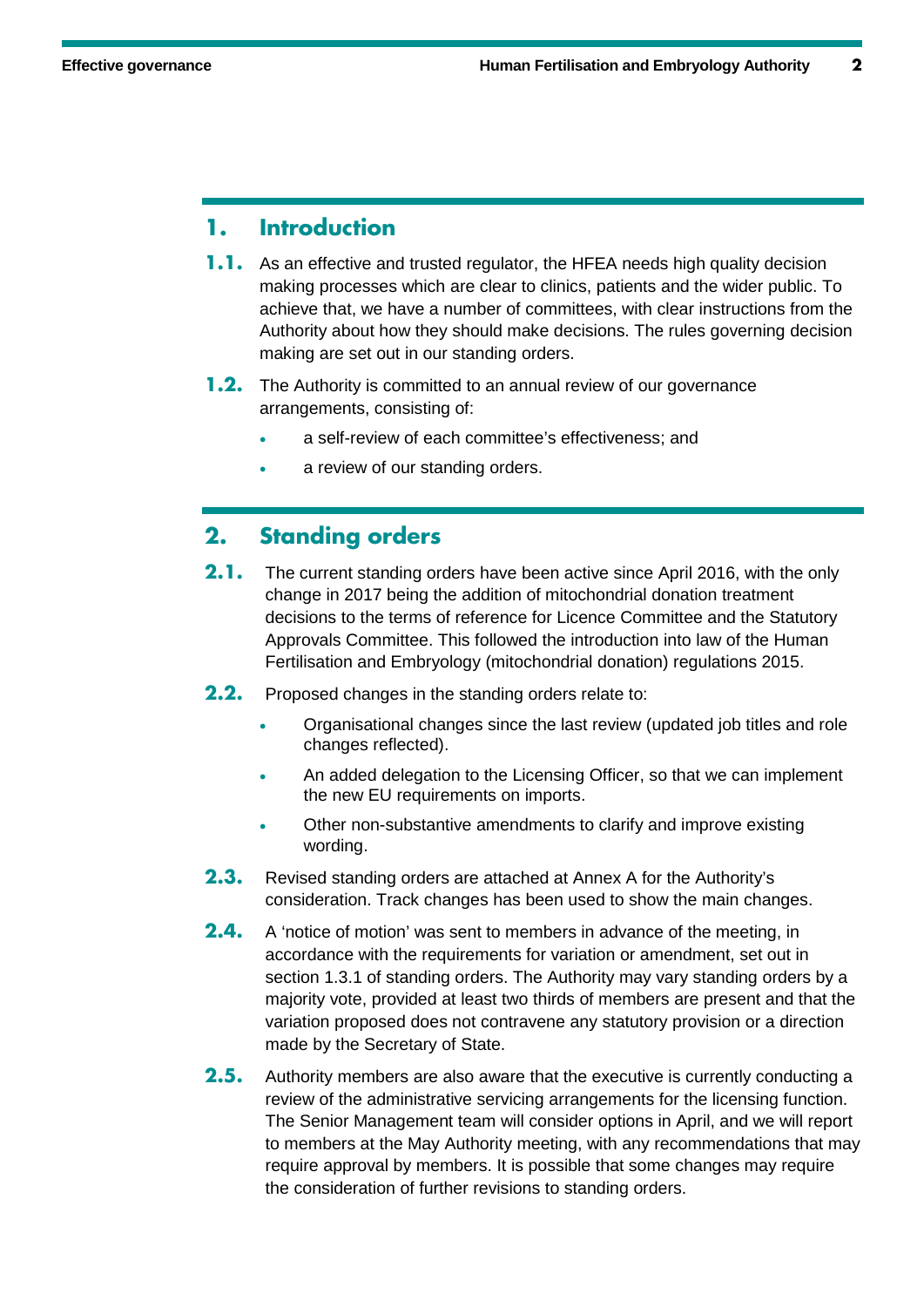### **3. Annual review of committee effectiveness**

- **3.1.** All committees are required annually to reflect on their own effectiveness. For this we use a standard checklist framework developed within the HFEA, compiled from a range of available examples of committee review materials used by other bodies. Between October and February, this exercise was conducted by the Licence Committee, the Statutory Approvals Committee, the Executive Licensing Panel and the Scientific and Clinical Advances Advisory Committee.
- **3.2.** There is a specific effectiveness tool for Audit Committees, produced by the National Audit Office. The Audit and Governance Committee conducted its review on 6 March 2018, using the NAO's checklist, and feedback will be provided verbally at the Authority meeting.
- **3.3.** Generally the feedback from committees has been positive, with some improvement points raised. The reviews are summarised below.

| <b>Committee</b>                              | <b>Positives</b>                                                                    | <b>Areas for improvement</b>                                                                                                                    |
|-----------------------------------------------|-------------------------------------------------------------------------------------|-------------------------------------------------------------------------------------------------------------------------------------------------|
| <b>Licence</b><br><b>Committee</b>            | Role clarity.                                                                       | With Member turnover in the coming                                                                                                              |
|                                               | Effectiveness of<br>membership and<br>skill mix.                                    | year (including the committee's Chair<br>and Deputy), handling and<br>knowledge/expertise management will<br>be important, including particular |
|                                               | Quality of<br>meetings and<br>Chairing.                                             | training for the new Chair.                                                                                                                     |
|                                               |                                                                                     | A more balanced workload across<br>meetings is needed - agendas have                                                                            |
|                                               | Administrative and<br>legal support.                                                | been extremely variable in size. This<br>leads to congestion and pressure in                                                                    |
|                                               | Well maintained<br>separation of<br>function between<br>executive and<br>committee. | producing and finalising minutes.                                                                                                               |
|                                               |                                                                                     | Communication between meetings<br>regarding any legal developments.                                                                             |
|                                               |                                                                                     | Legal advisers to be asked to volunteer<br>more governance advice.                                                                              |
| <b>Executive</b><br>Licensing<br><b>Panel</b> | Clear delegations,                                                                  | Refresher legal training.                                                                                                                       |
|                                               | good role<br>understanding by<br>members.                                           | Induction meeting with the Chair and<br>Deputy Chair for new members.                                                                           |
|                                               | Skill mix and<br>workload<br>distribution.                                          | Earlier population of agendas to assist<br>in balancing workloads.                                                                              |
|                                               |                                                                                     | An annual workshop for members would                                                                                                            |
|                                               | Volume is<br>variable, but<br>manageable.                                           | enable points raised during the year (eg,<br>in relation to consistency) to be shared<br>among all panel members.                               |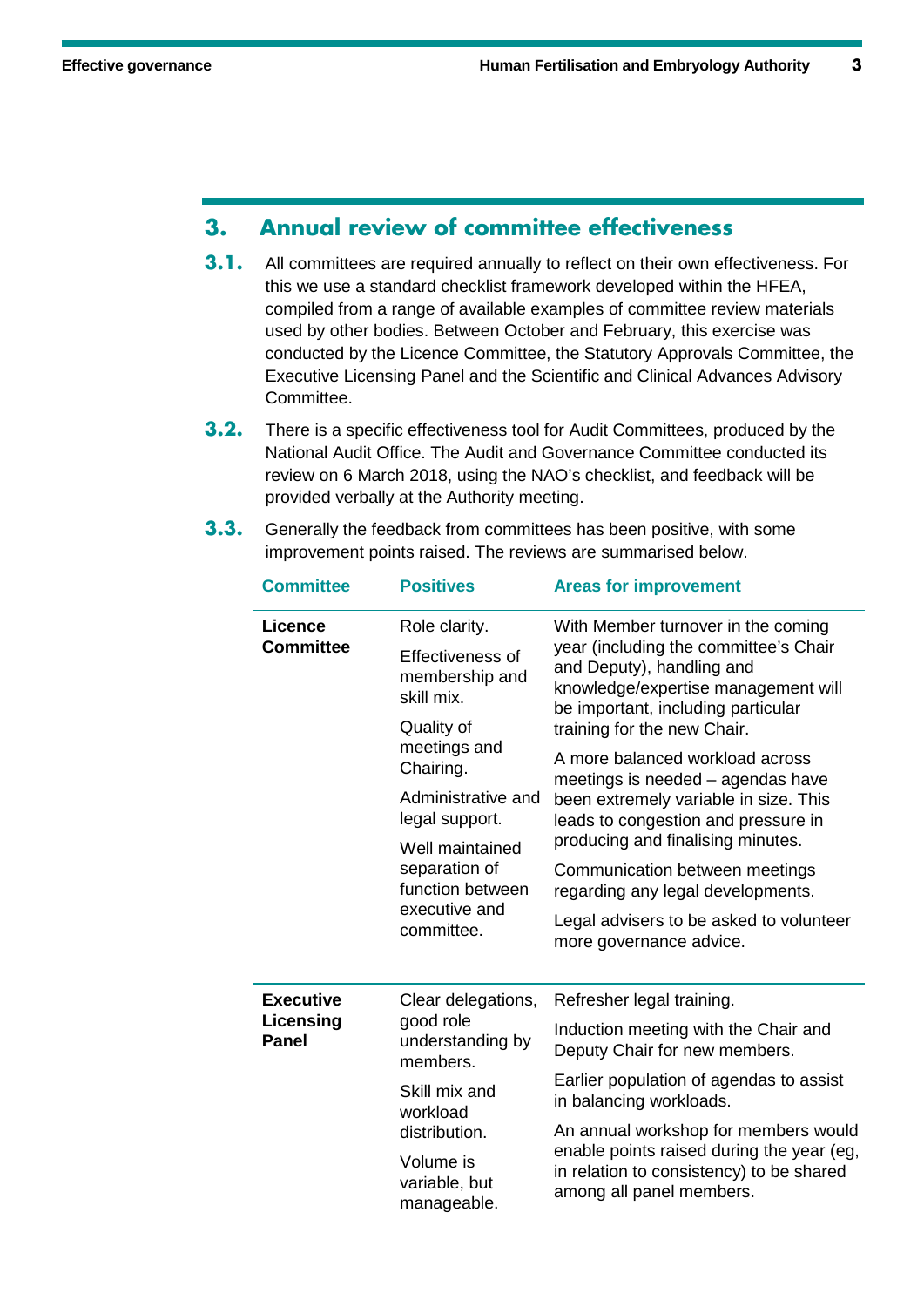| <b>Committee</b>                                                                                   | <b>Positives</b>                                                                                                                                                                    | <b>Areas for improvement</b>                                                                                                                                                                                                                                                                                                                                                                         |  |
|----------------------------------------------------------------------------------------------------|-------------------------------------------------------------------------------------------------------------------------------------------------------------------------------------|------------------------------------------------------------------------------------------------------------------------------------------------------------------------------------------------------------------------------------------------------------------------------------------------------------------------------------------------------------------------------------------------------|--|
|                                                                                                    | Quality of<br>discussions and<br>Chairing.<br>Administrative<br>support and<br>meeting<br>organisation.                                                                             | The scheduling of items could be<br>improved, in relation to licence expiry<br>dates and deadlines for the<br>implementation of recommendations on<br>non-compliances. These are often very<br>shortly after the panel's meeting date,<br>resulting in insufficient information or<br>unnecessary time pressure, which could<br>result in the centre needing to operate<br>under special directions. |  |
| <b>Statutory</b><br><b>Approvals</b><br><b>Committee</b>                                           | Role clarity.<br>Skill mix; robust<br>debates; valued<br>expertise.                                                                                                                 | Adviser conflict management has been<br>an increasing challenge. Where<br>possible, a new adviser should be<br>identified for the whole meeting.                                                                                                                                                                                                                                                     |  |
|                                                                                                    | Quoracy and<br>meeting date<br>management.                                                                                                                                          | Legal Advisers need more regular<br>experience of the meetings to stay up to<br>date. This may mean using a smaller<br>pool.                                                                                                                                                                                                                                                                         |  |
|                                                                                                    | Chairing and<br>follow-up of issues<br>between<br>meetings.<br>Communication<br>with staff, the<br>Authority and<br>(where applicable)<br>clinic staff; patient<br>input to papers. | A wider pool of mitochondrial donation<br>experts is needed, and is being sought.<br>This expertise is still comparatively rare,<br>so building resilience may take time.                                                                                                                                                                                                                            |  |
|                                                                                                    |                                                                                                                                                                                     | Various suggestions for the<br>administrative support of meetings,<br>including agenda management,<br>videoconferencing and file sharing<br>improvements.                                                                                                                                                                                                                                            |  |
|                                                                                                    |                                                                                                                                                                                     | The complex scientific nature of some<br>agenda items has impacted on minuting<br>speed.                                                                                                                                                                                                                                                                                                             |  |
|                                                                                                    |                                                                                                                                                                                     | Senior governance advice would be<br>helpful, particularly on complex matters.                                                                                                                                                                                                                                                                                                                       |  |
| <b>Scientific and</b><br><b>Clinical</b><br><b>Advances</b><br><b>Advisory</b><br><b>Committee</b> | Quality of<br>discussions,<br>expert support                                                                                                                                        | Facilitate more input for members into<br>the annual horizon scanning meeting at<br>ESHRE.                                                                                                                                                                                                                                                                                                           |  |
|                                                                                                    | and papers.                                                                                                                                                                         | Ensure discussion remains focused.                                                                                                                                                                                                                                                                                                                                                                   |  |
|                                                                                                    | Skills and<br>expertise.<br>Frequency of<br>meetings and<br>volume of work.                                                                                                         | Ensure committee papers are sent to<br>members as early as possible.                                                                                                                                                                                                                                                                                                                                 |  |
|                                                                                                    |                                                                                                                                                                                     |                                                                                                                                                                                                                                                                                                                                                                                                      |  |